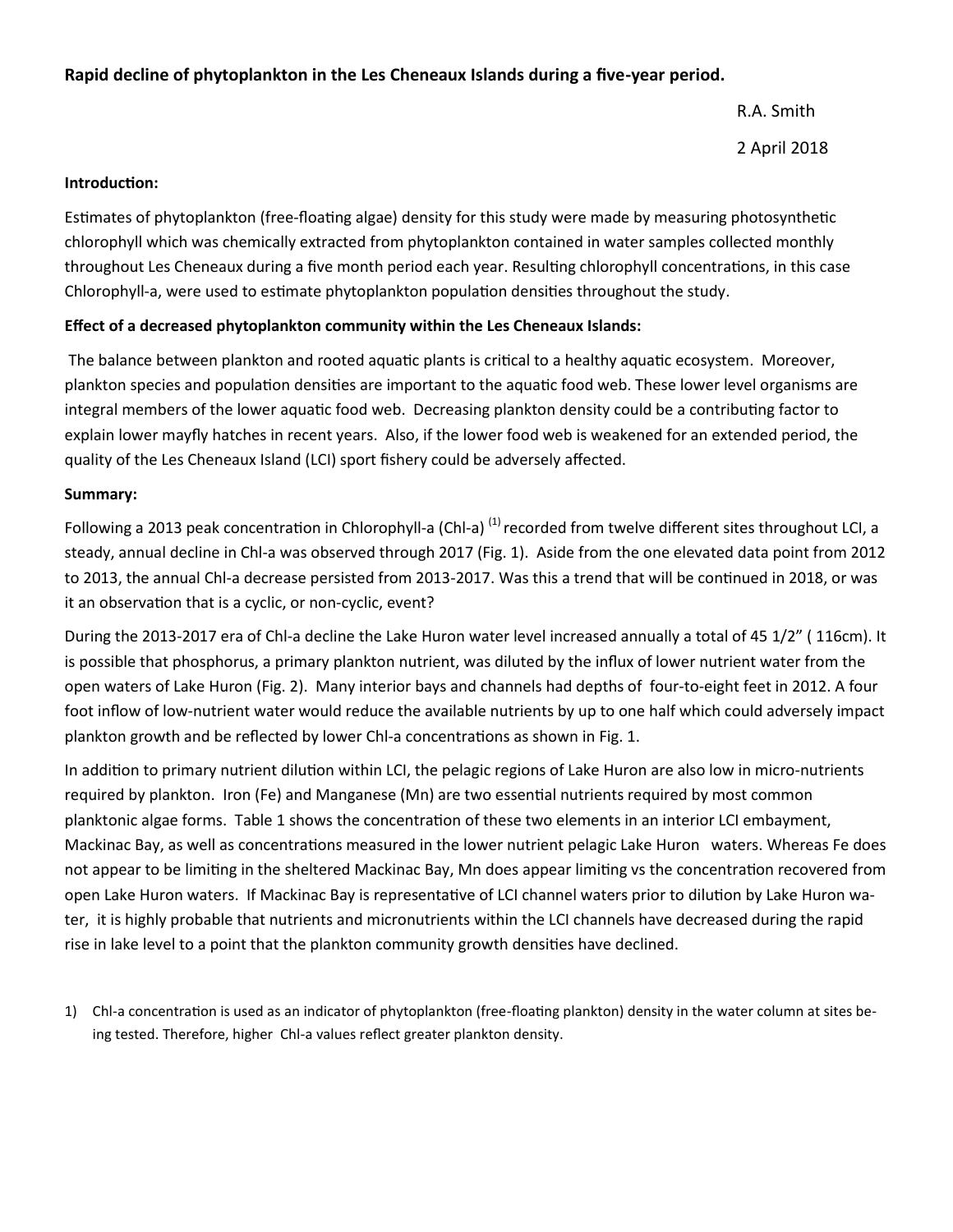

# Fig. 2. Areas where low nutrient and micronutrient Lake Huron water flows into Les Cheneaux channels.